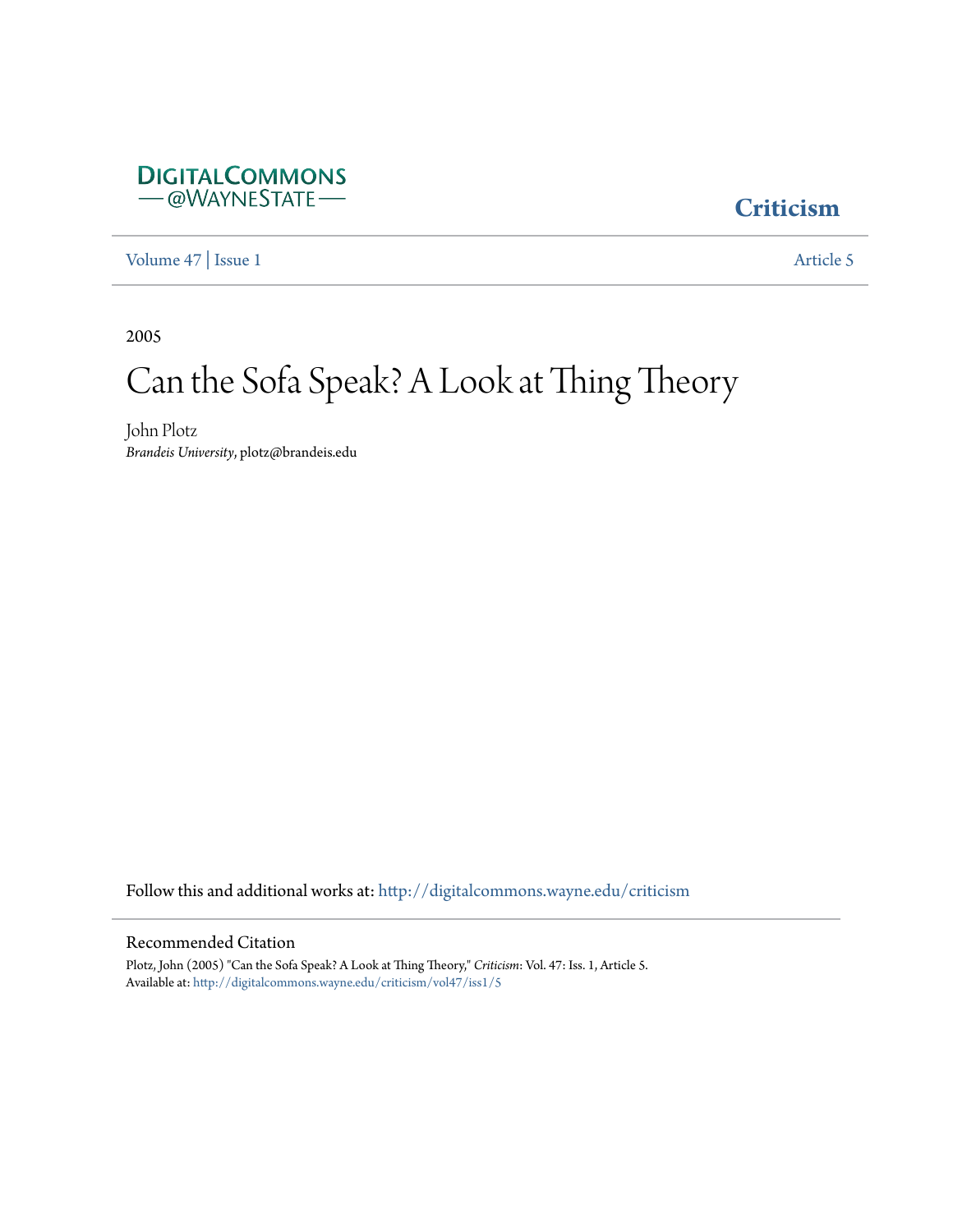OC.

JOHN PLOTZ

## Can the Sofa Speak? A Look at Thing Theory

*Things,* edited by Bill Brown. Chicago: University of Chicago Press, 2004. Pp. 471. \$49.50 cloth, \$25.00 paper.

*The Fugitive's Properties: Law and the Poetics of Possession,* by Stephen M. Best. Chicago: University of Chicago Press, 2004. Pp. 362. \$69.00 cloth, \$25.00 paper.

*Photographs Objects Histories: On the Materiality of Images,* edited by Elizabeth Edwards and Janice Hart. London: Routledge, 2004. Pp. xi + 222. \$115.00 hardcover, \$40.95 paper.

*Things That Talk: Object Lessons from Art and Science,* edited by Lorraine Daston. New York: Zone Books (MIT Press), 2004. Pp. 447. \$34.50 cloth.

IT USED TO BE THAT "living things" were mainly found in eighteenth-century speaking-object narratives. Scholars interested in talkative objects might have stretched a point to include late-nineteenth-century "commodity fetishes" and horror films. No longer. What is coming to be called "thing theory" urges us to take our account of "things that talk" as far back as Hieronymous Bosch monsters (in Joseph Koerner's persuasive "Bosch's Equipment"), and as far afield as Rorschach blots and the exemplary soap bubbles (anatomized in Simon Schaeffer's "A Science Whose Business Is Bursting") by which late Victorian physicists demonstrated universal laws of molecular behavior to bedazzled audiences (both articles appear in Lorraine Daston's impressive new collection, *Things That Talk*).

Defining what one even means by talking about *things* can rapidly become an arcane dispute, especially when waged by scholars quoting and counterquoting Heidegger's chewy phenomenological account of the "thingness of things." But ordinary language can provide some useful guidance here. Harriet Beecher Stowe's original subtitle for *Uncle Tom's Cabin,* "The Man Who Was a Thing," is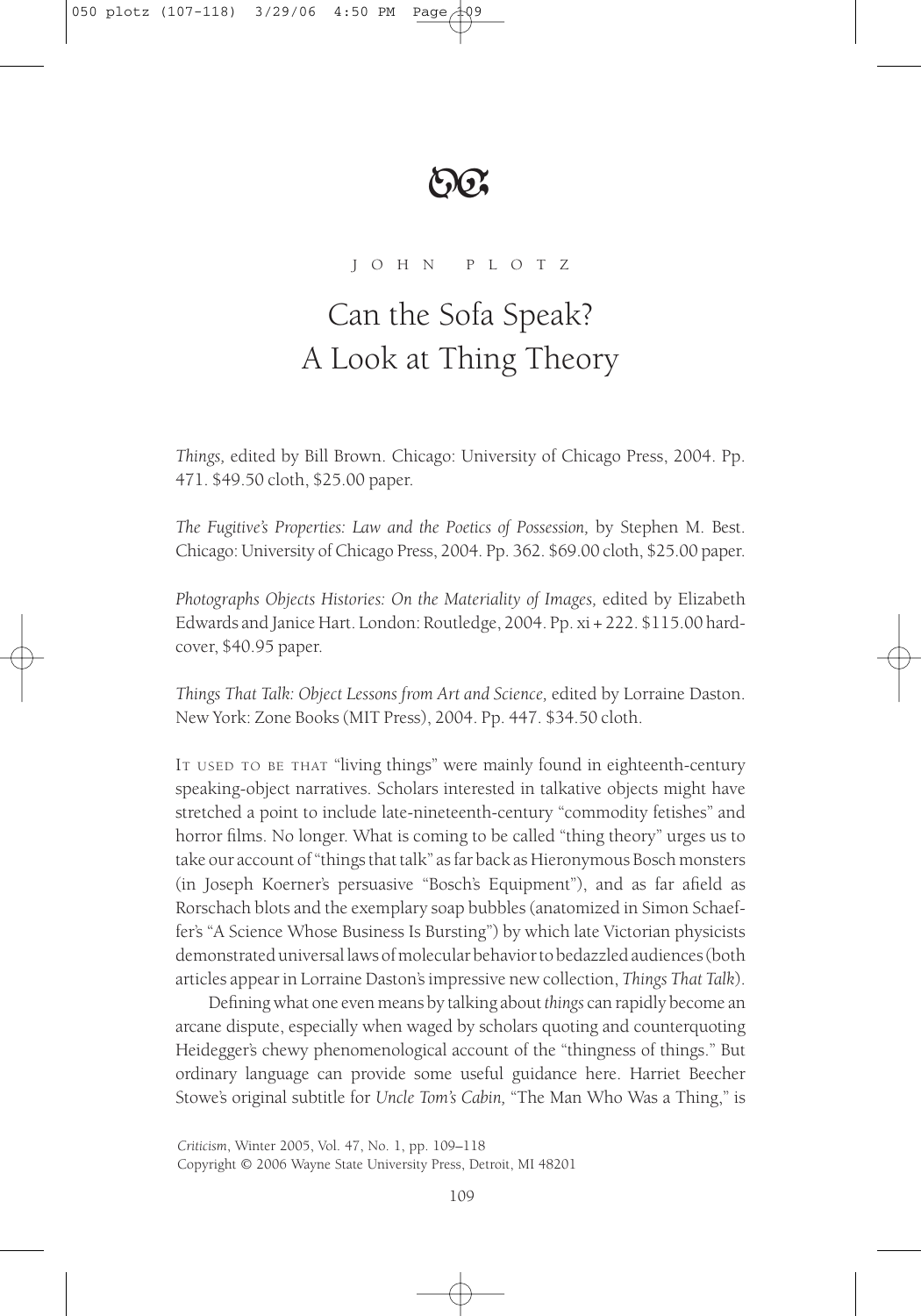meant to shock us far more than Uncle Tom's merely being an object might (a person can be, after all, the "object of admiration" or "object of my affection"). And Phil Harris's chart-topping 1950 song about an unnamable horror that is indicated only by an ominous drumming (e.g., "Get out of there with that—RAT-TAT-TAT and don't come back no more") was called "The Thing Song" for good reason. "Thing" is far better than any other word at summing up imponderable, slightly creepy what-is-it-ness. "Thing" is the term of choice for the extreme cases when nouns otherwise fail us: witness the thingamagummy and the thingamabob.

Thing theory is at its best, therefore, when it focuses on this sense of failure, or partial failure, to name or to classify. Thing theory highlights, or ought to highlight, approaches to the margins—of language, of cognition, of material substance. "Things" do not lie beyond the bounds of reason, to be sure (that would be absurd or paradoxical, or flat out impossible), but at times they may seem to. That seeming is significant: these are limit cases at which our ordinary categories for classifying signs and substances, meaning and materiality, appear to break down.

Thing theory, then, is not a theory about the cultural significance of objects. There is a familiar rationale for appraising evocative objects, the eloquent signifiers by which a culture makes itself known to itself. Anthropological discourse has systematically refined that approach, with some selective importations and, lately, more wholesale exportations of the concept, ever since Bronislaw Malinowski's accounts of "ka" exchange in the Pacific Islands—Nicholas Thomas, Marilyn Strathern, and Maurice Godelier being among the prime exporters. The logical objection to such work is that it generally hears the objects saying nothing that the ambient culture has not carefully instilled. From Mauss to Strathern, the aim has been to unpack what the culture *meant* objects to mean, rather than to reflect on failures of meaning, or on the slippages that occur between the intended meaning and the actually embodied substance of, let us say, a pair of fighting cocks in Balinese hands. Clifford Geertz sees no such slippage when he pins down the cock's poetic associations in his memorable article on "Deep Play."

We can fairly readily imagine what might be called an eco-critical or simply anti-Enlightenment alternative to such a culturalist object theory, an objection based on the thing's capacity to speak for itself. In fact, Miguel Tamen's *Friends of Interpretable Objects* and Walter Michaels's *The Shape of the Signifier* both take aim at what can be called an "immanentist" scholarship that ardently desires things qua things to speak to us, in some kind of mysterious yet comprehensible outsiders' language. Is that kind of anti-semiotics the new core of thing theory? I think not. In writing a review essay that covers three collections and one monograph, with a total of forty-three authors, I only rarely encountered what Michaels and Tamen criticize—namely, a politically charged desire to speak for the inhuman world while simultaneously proclaiming that world's (that Nature's?) inherent voicelessness.

If anything, I was struck in the books under review by a frequent return to a more culturally circumscribed "object theory," so leery are most scholars about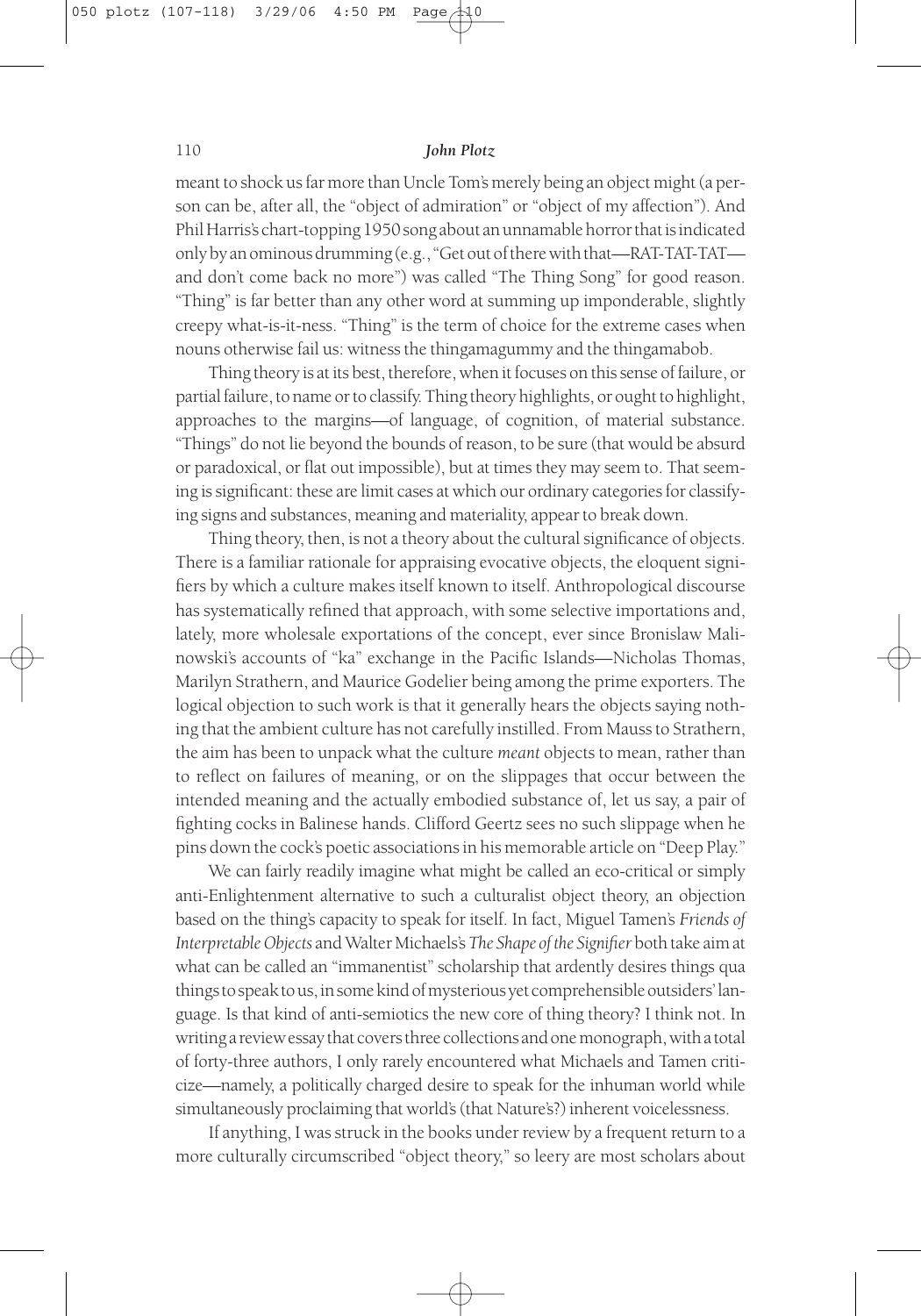venturing claims about what a "thing" at the very edge of cognition might be. So it is, for example, that the essays in *Photographs Objects Histories: On the Materiality of Images* disavow ambitious theoretical manifestos in favor of a modest account of "materiality" that licenses a set of small but productive claims about the historicity of particular kinds of photography. With the exception of Geoffrey Batchen's contribution (discussed below), this collection's dozen articles attempt a delimited and cautious history of images as material objects. They explore what sorts of meanings can be resurrected by attending not to hermeneutic analysis of photographic images but rather to what they call photographs' "ubiquitous materiality" or their "concrete embodied substance." The claims in Nuno Porto's account of "Photographs and Performance in Colonial Angola" and Clare Harris's "Dynamics of Tibetan Relationships with Photography" or Richard Chalfen and Mai Murui's "Print Club Photography in Japan" all take on what might fairly be called the diminished mission of object theory: to specify time, place, and people who might be tempted to give a particular set of objects a certain sort of life. These, in other words, are objects that talk only because an enormous amount of effort has been put into delineating the context, the interpretive community, in which such speech can be heard.

Many of the best articles in *Things* and *Things That Talk* similarly attend to the requirements of historicizing objects so that we can reconstruct what sort of significance powerful actors (and occasionally weak or marginal ones) found in them or attached to them. The admirable pieces in *Things That Talk* include "Staging an Empire" by Norton and Elaine Wise, about the Peacock Island near Potsdam, where the most improbable and various sorts of imperial fantasias could be played out in a safely delimited wonderland. Also wonderfully memorable is "News, Paper, Scissors: Clippings in the Sciences and the Arts Around 1920" by Anke te Heesen, a lucid account of the blurring of the line between news, art, and uncodable visual experience in the various uses made of newspaper clippings in the early twentieth century. If space allowed, I would do more than allude to similarly strong pieces in *Things;*for example, Charity Scribner's terrific account, in "Object, Relic, Fetish, Thing," of Joseph Beuys's relationship to East German material culture, or Peter Stallybrass and Ann Jones's work on the dividing line between hands and handled objects in "Fetishizing the Glove in Renaissance Europe." And anyone who has followed with pleasure the debates about the significance of the rise of automata that may have blurred the dividing line between objects and people in Enlightenment Europe will be deeply impressed by the new account offered of the consequences of convincing mechanical animalia detailed in Jessica Riskin's "The Defecating Duck, or, the Ambiguous Origins of Artificial Life."

I did, though, find amid work that was by and large thorough and admirable on its own terms precisely to the extent that it disavowed any transcendental or decontextualizing force, three works that went further, dared more, and as a result provoked both stronger reactions and deeper admiration. That I also found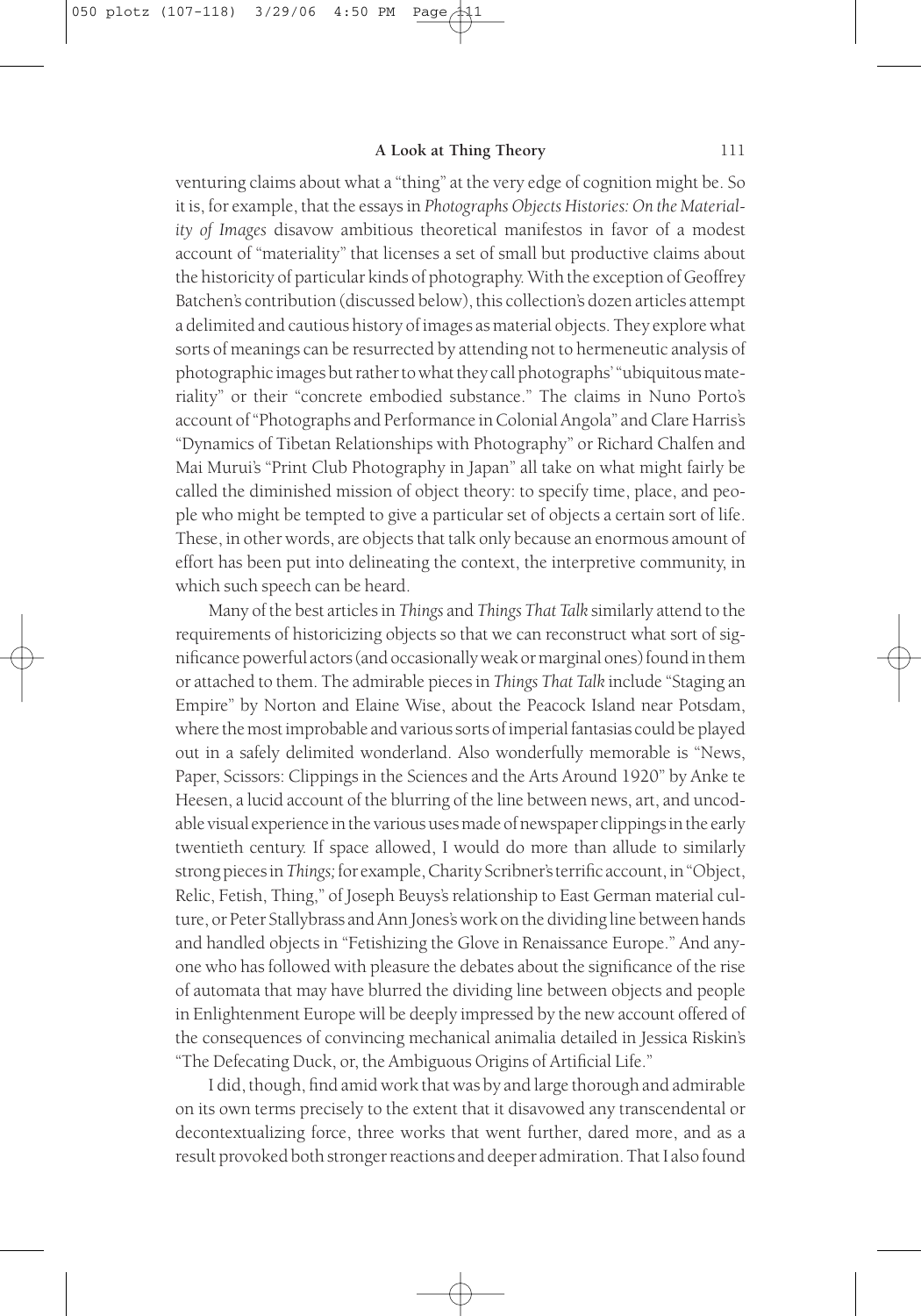a few articles that dared more without result, that made claims insupportable from their historical premises and incoherent in their philosophical underpinnings, is not surprising. But since the worst that can be said of such work is that it engenders no useful further thought, either on account of its factual errors or conceptual incoherence, why say more? I'd like to discuss, with as much attention to their divergences as possible, three articles that together encouraged me to offer the account above, of thing theory as an approach to the margins of meaning: Geoffrey Batchen's "Ere the Substance Fade: Photography and Hair Jewelry" (in *Photographs Objects Histories*); Peter Galliston's "Images of Self" (in *Things That Talk*); and, finally, Stephen Best's book, *The Fugitive's Properties.*

What sort of things is thing theory good at explaining? Well, consider Charles De Wolfe Brownell's 1857 painting, "The Charter Oak." The painting does not merely depict that famous Hartford tree, but it also rests in a frame carved from the wood of the tree itself. In fact, the frame itself contains minute carved representations of the oak as well. What we see in Hartford's Wadsworth Athenaeum, then, is a nested set of representations of the tree (carvings and painting), but it is also the substance of the tree. So are we looking at image or essence—at a sign for the thing, or the thing itself?

The painting I'm describing might seem nothing more than a curio, a Hartford one-off, did we not have a substantial new body of work that has begun to investigate the curious doubleness that attaches to certain limit-case objects. Geoffrey Batchen's "Ere the Substance Fade: Photography and Hair Jewelry" provides a stunningly lucid account of how to theorize such a thing, an object that is troubling because it is perched on the boundary between sign and substance. Batchen does not begin by proclaiming an interest in the nature of the thing. Indeed, his avowed intention is to force the field of photographic studies to take seriously a Victorian culture oddity: that is, hair jewelry conjoined with photography. To the editors of *Photographs Objects Histories,* where his article appears, this would seem reason enough. After all, the main purpose of this volume is to remind us that photographs, too, are objects, embedded in cultural practice, made out of certain mixtures of organic matter and heavy metals, of varying degrees of durability, and so on.

However, Batchen's work is manifestly thing theory nonetheless. He studies Victorian photographs that were stored along with hair of the depicted person: sometimes woven as jewelry, sometimes simply attached, in one case draped to form a blonde wig over the photographed face of a departed soldier. Such photos appear to their viewers, Batchen contends, as something more than simple symbolic objects, more than pieces of the material world that come to us already marked up as signifiers, with a definite human meaning attached to them by way of representation.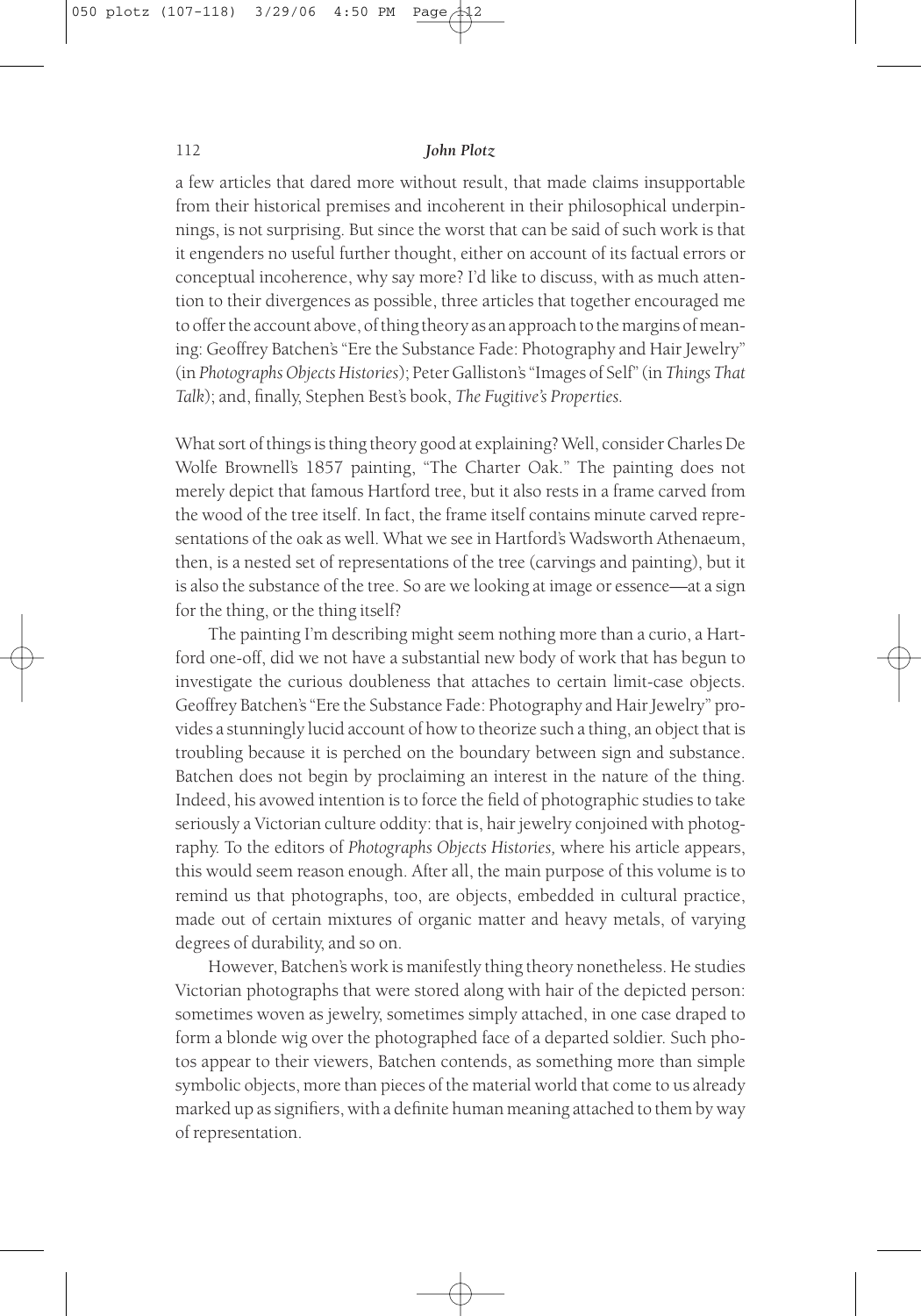Recall the Charter Oak painting with a frame actually made out of the Charter Oak: Batchen's photographs edged with the actual hair represented in the photos embody the same logic or illogic, the same artificial conjunction of Image and "Reality." Batchen quotes an advertising jingle (by studio photographer J. H. Fitzgibbon of St. Louis, Missouri, in 1852) that perfectly elucidates the boundary status of these photographs: "secure the shadow ere the substance fade / let nature copy that which nature made." The point is that, like hair, the photograph is in some sense consubstantial with the person depicted—this "shadow" is made by nature, in direct contact with the now-absent person. Yet it is this very consubstantiality that makes it into not an object (which one might expect) but rather a thing, since it is at once the essence of a person and yet at the same time utterly material, devoid of all the spiritual qualities that an actual person would have. The photograph, because it is the direct record of a bygone human life, thus becomes at once more than an object—because it is partially human—and yet also less than an object—because what is human in it is so intangible, so removed from the zone where human interaction might take place.

It is worth noting that the attachment of hair jewelry to photographic images created, in its day, little overt agitation. These were not radical transgressions against the ordinary order of image etiquette, but rather extremely mainstream indexes of how people chose to memorialize the absent or the dead. Batchen argues that these hairy photos are crux points where the weakness of the guarantees of Truth show through and hence sites where people are forced to redescribe what it is they are looking for in an art "object." Conceptually and transcendentally, he may be right to emphasize the "deconstructive" force of these hybrid image/substances, but historically the sheer ordinariness of this practice is perhaps the most valuable reading clue we have. It is when such objects give up their objecthood, when representations seem to lose their power to represent, that there is glimpsed, beneath, a kind of bedrock assurance associated with the thing that is no sign—not the art object, but the enduring thing that once was human, or part of a human being. Of course this is odd: the fact of that bedrock's being trotted out—as woven jewelry, as a blonde wig draped over a photo would seem to be proof indeed, from a twenty-first-century standpoint, of how alarming the world becomes when signs stop being signs, when objects are not just objects to hand. And yet the reassurance, the nostalgic referent and the comfort that these photographs were evidently able to provide, is a valuable clue to how the shifting space between representation and embodied object was successfully navigated during the early decades of photography—navigated in ways that now to us seem almost irretrievably strange.

Peter Galliston, too, begins with objects so strange that the contemporary mind is practically baffled in an effort to imagine how they could ever have seemed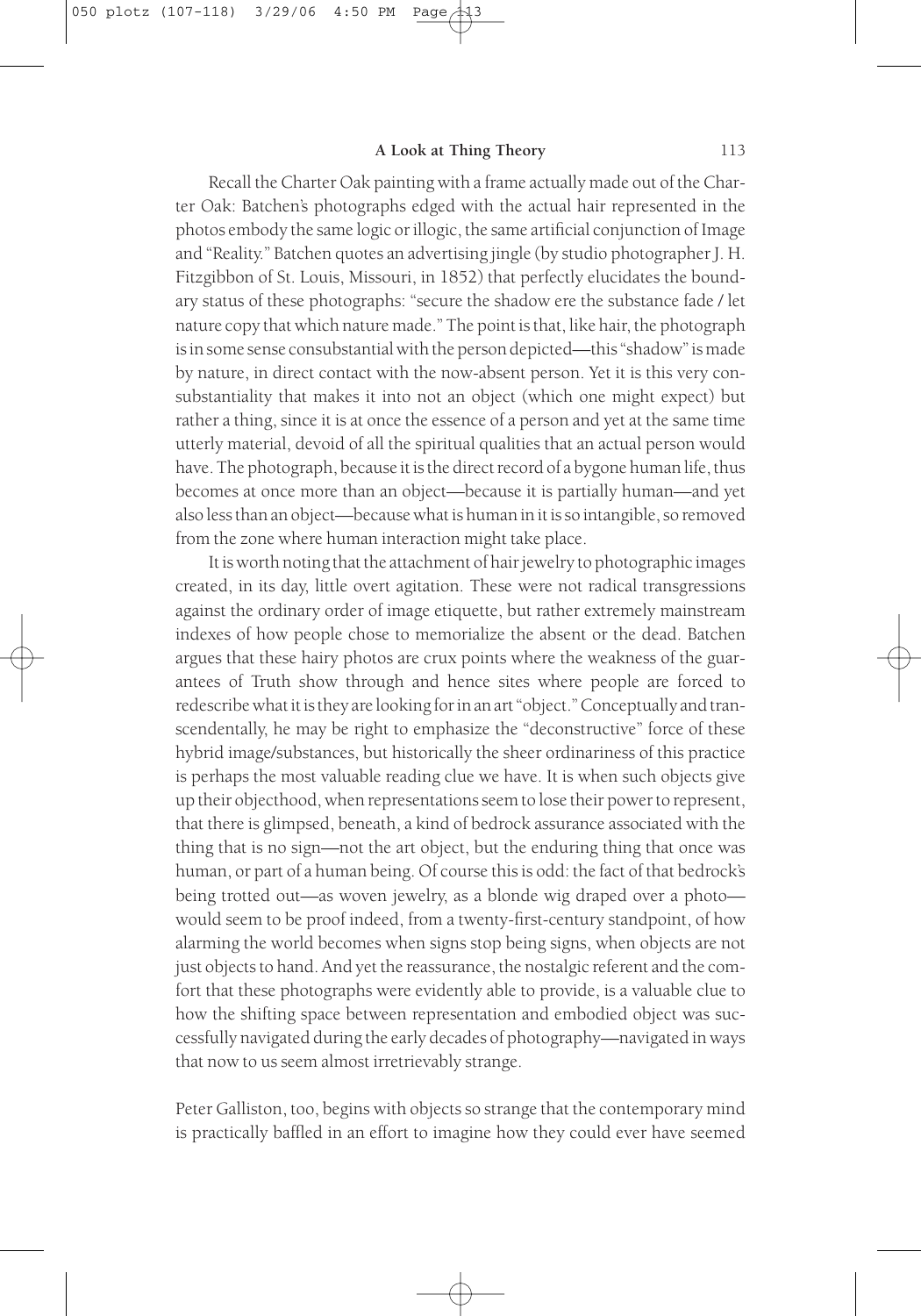revelatory. Galliston has reconstructed the genesis and adolescence of the Rorschach blot. He shows that the Swiss Jungian Herman Rorschach so wildly succeeded with his blots because he produced an artifact that functioned as if it contained no artifice at all.

Galliston's article stems from the notion (which also shapes Lorraine Daston's insightful introduction, and colors to a greater or lesser extent all the other articles in *Things That Talk*) that it is crucial to historicize the seemingly immutable boundaries that are visibly drawn between thing and person. That is, deliberating what counts as an object, or a speaking object, and what counts as human attention to that object is not a metaphysical project but a genealogical one, and the shifting boundaries turn out to reveal shifting ideas about the location of selfhood and subjectivity. Galliston and Daston have, of course, been doing this sort of brilliant historiographic work for decades now, often collaboratively, so their success is unsurprising; but I enjoy being redazzled by it, nonetheless.

By Galliston's account, Rorschach's insight, in his 1921 advocacy and distribution of a set of "Rorschach cards," was that a "degree zero" of thingdom in the form of ruthlessly engineered blots designed to evoke no "ordinary" human association would elicit from inside persons the true contents of their subjective selves. "Not only did these cards talk; they did so in virtue of their form and color down to the smallest detail. If the blots suggested even a shard of human design, certain patients would seize on that fragment, losing their own ability to speak from within. For this reason, nothing was more important to Rorschach than creating and reproducing cards that would register as undesigned designs" (271).

The crucial contribution of this account is that it locates the problem of the "talking thing" not within the thing itself but at the vexed boundary between self and world, where we are forced to articulate what kind of knowledge about the world exists only within people and what knowledge is actually latent in the world, waiting to be brought out. Galliston thus approaches afresh what is in a certain sense the same problem that Marx's account of dancing tables and the "commodity fetish" brings out: deciding what is "contained" in objects involves a series of prior, potentially ideological decisions about where you imagine human labor or human thought residing. Thus by Marx's account his contemporaries see as immanent within an object certain aspects of labor power that he thinks rightly belong not to the object but to the person whose work brought that object within the human economy.

By the 1920s there existed a strong model of a coherent inner self, knowable only in its encounter with a "truly objective" outer world (objectivity is represented in the case of the blots by pure meaninglessness). Hence, a single test of seemingly loquacious objective reality (Talk to the Blots!) was enough to elicit the whole of the person inside. The Rorschach blot, says Galliston, works only if the talkative object is so perfectly of the "objective" outer world that one can be sure that no other human agency was there before one—what one says about the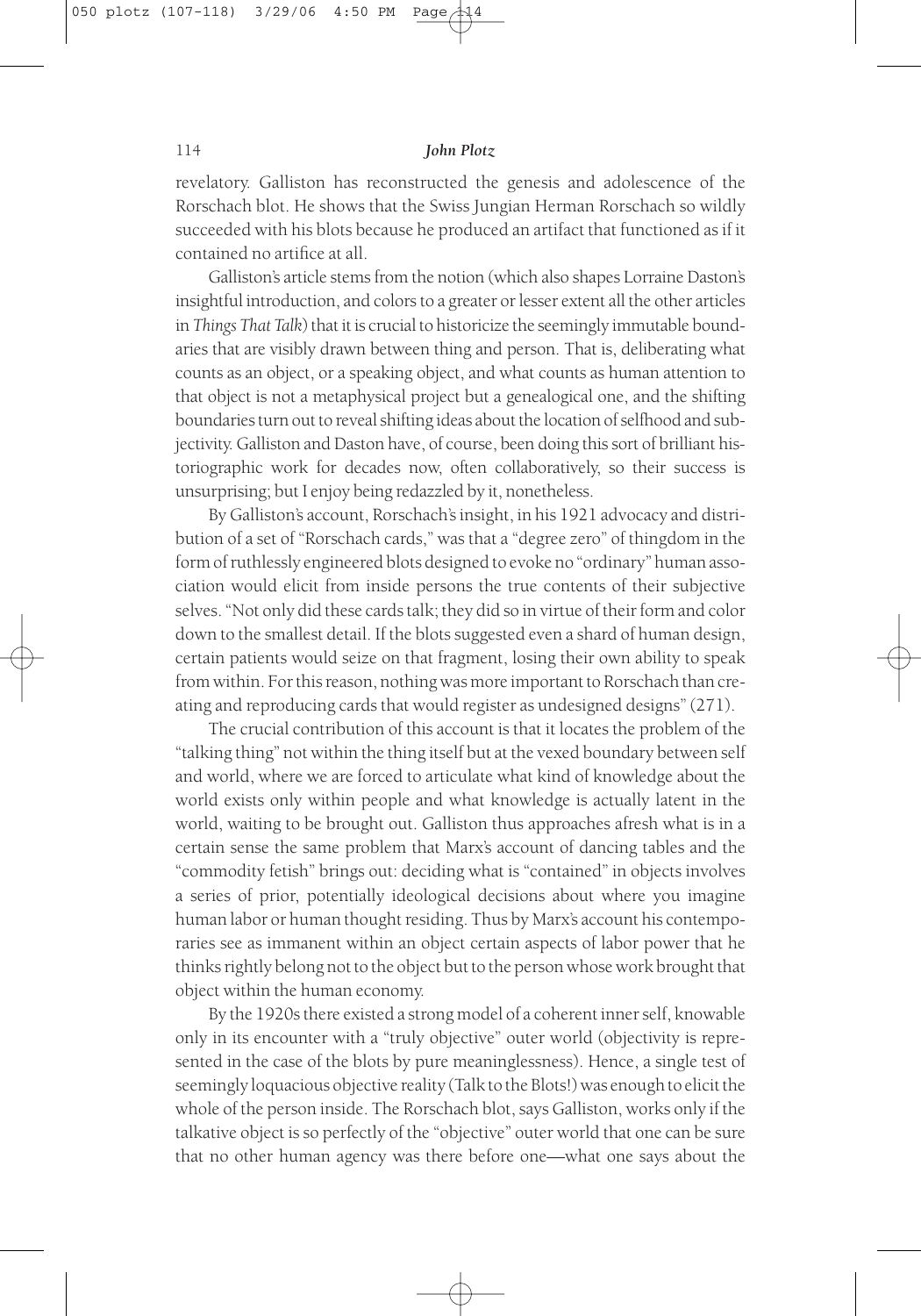objects makes one's encounter with the pure outsideness of the world in all its delightful, and hence intensely meaning-laden, rigidity. "The [Rorschach blot test] means that the functions of subjectivation (how subjects are formed) and objectivation (how objects are formed) enter at precisely the same moment. To describe the cards (on the outside) *is exactly* to say who you are (on the inside)." The importance of Galliston's reading resides in the close fit that the Rorschach blots produce with other early-twentieth-century texts on what it might mean for indisputably mute objects to "speak" the inner truth that they contain, to disgorge out of their abiding flatness some kind of depth that bespeaks the character of the people with whom they abide.

Fin-de-siècle sociologist Georg Simmel's work on "adornment," for example, also aspires to the telos of impersonality that Galliston maps in Rorschach's thinking. For Simmel, jewelry's seductive appeal lies not in the diamond necklace's capacity to conform to or flatter the particular, idiosyncratic beauty of the face it frames, but rather the opposite. Our allegiance to our jewels, our capacity to model ourselves upon the markers of prestige we have acquired, is the true apotheosis of modern selfhood. Galliston's work, then, helps us to uncover a very different boundary from the one that Batchen maps with his doubly material and representational photographs. These blots are objects that plumb the depths of early-twentieth-century psyches exactly to the extent that they refuse interiority, and mark their alignment with a material, objective, coldly impersonal world of meaning located elsewhere. This paradigm is a helpful one in explaining the cultural success of everything from Freudianism to T. S. Eliot's poetry, with its "objective correlative" and its pseudo-magisterial footnotes.

Stephen Best's *The Fugitive's Properties* at first glance would seem hardly to consort with these other approaches to thing theory at all. After all, Best's own professed goal is to articulate how contract and property evolve in nineteenth-century American jurisprudence: the underlying historical trajectory being, in his account, the vitiation of the oft-invoked ideal of "equality" once it becomes clear that such equality is already conditioned by the willingness of the law to treat slaves as property and hence to continue to imagine even "inalienable" possessions like one's voice or one's image as part and parcel of the same contractable property. In Best's account of his own work, then, what's crucial is showing how American jurisprudence is shaped by its own metaphors and tropes—and shaped, more crucially, by the nonaccidental "instances" that underlie the evolution of property law—the way that the assumptions of slavery continue to color property relations in all aspects of American law (not just Jim Crow), even after the abolition of the Peculiar Institution. Where's the thing theory in that?

The other articles I have been discussing are interested in what happens when an object steps over a boundary and becomes a thing. But Best is largely indifferent, like the legal tradition he studies, to the fate of special objects. He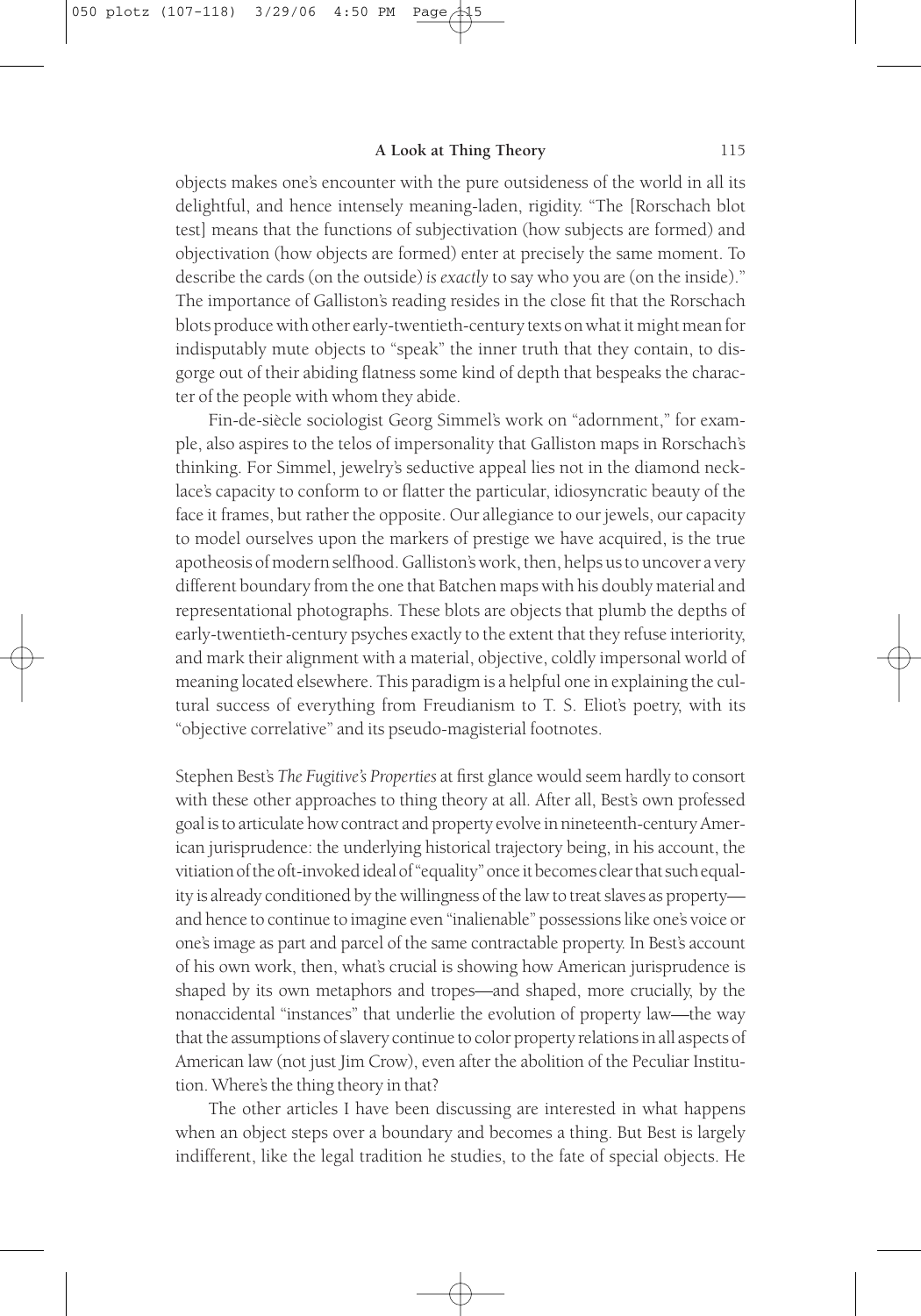cares only what can be done, what has been done, to persons, and what the later structural and "poetic" (meaning imaginative) consequences are of such treatment. And by Best's account, the overworked, muted slave has not simply been objectified, but *thingified.* To Best, that horrific thingification is most overtly registered in tort law. It is under the principle of tort, which elevates the importance of property (and which can readily treat certain people as nothing more than property), that slavery's fully dehumanizing effects are most visible.

Best's point—cloaked though it is in an intricate verbal joust with American case law—is a cogent one. He wants to show that the effort required to figure slaves as no more of a conceptual or legal problem than any other kind of property relation (tobacco, land, precious jewels, an education, etc.) requires an excessive legal violence, a rupture that makes human beings not merely into objects but into things.

Best's work might almost be said to trace Galliston's in a moral register: if the point of the Rorschach blot is carefully to craft a set of blots that bear no trace of the human upon them, you might say that the work of slavery-related case law (and what congeries of judges, politicians, and interested parties is the ultimate author of that corpus?) is to craft a description of human beings so that they seem to retain nothing of the human about them. Pushed to the edge of cognition, their existence is reduced, by a macabre set of legal precedents as sublimely disquieting as any poetic text, to a set of alienatable labor practices. And what that macabre reduction suggests to Best is that even attributes that are a seemingly inalienable part of one human being—my personality, my face, my voice, my talent—might also be *thingified,* turned into separable properties liable to transaction on the open market. The slavery of the whole body made into a thing, Best argues, gives way to the serfdom of the human attribute made into a thing by being parted from its host body.

In that final claim—that this logic of slavery comes to inform twentiethcentury logic of things and people in a contractualized modern capitalist state— Best uses what might be seen as a striking variation on thing theory to raise a quarrel with most accepted accounts of American legal history. Historians have generally seen the new kinds of expropriation of property that emerge in the Gilded Age and the early twentieth century as dependent on emergent contractual private law rather than dependent on the more innately dehumanizing claims of slavery-tainted tort law. Best wants to insist on the lingering logic of slavery's thingification even in contract relations, which might seem inherently to restore all people (who are responsible for signing their own contracts, after all) to the status of negotiating subjects. By Best's account, slavery's tort logic leads into, and even perhaps engenders, capitalism's contract logic.

The connection Best works so hard to prove, however—between, for example, the discourse of slavery in *Dredd Scott* and the discourse of privacy rights in Brandeis and Warren's famous article "The Right to Privacy"—is not as clear as he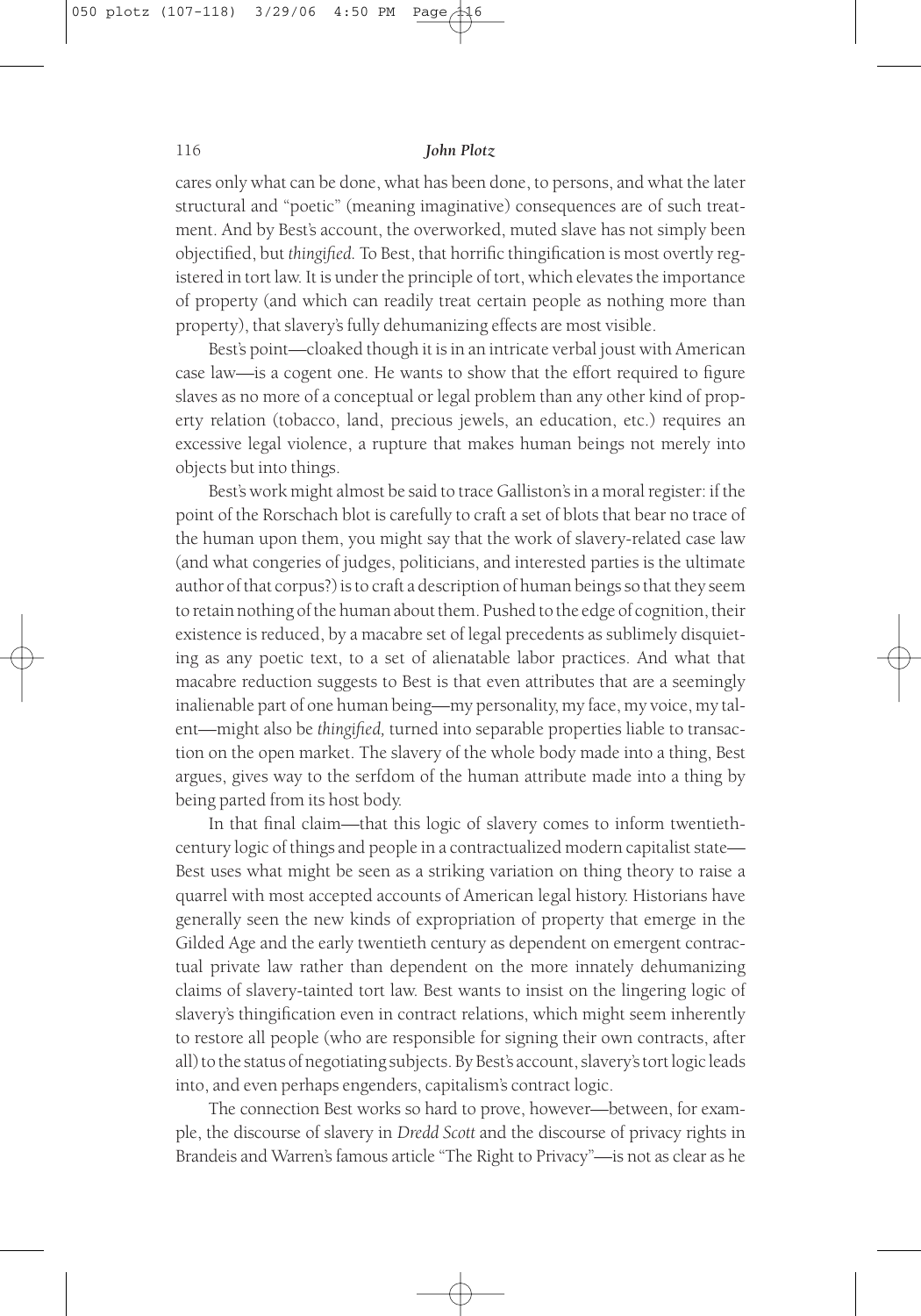wants it to be. The details of this debate are arcane at times and may seem historically specific, but they matter because it is so patently not clear, even today, exactly what thumbprints the institution of slavery, and its particular application to black people, has left on America's law and its guiding economic and political ideologies. Best's move is to insist that the use of the law to destroy the possibility of black people appearing in public as persons ought actually to make us, as Stanley Fish and other "neo-pragmatists" have argued, give up on the principle of equality itself. I left the book unconvinced that it was the principle of equality that had been compromised by the dire story of American legal and constitutional complicity in slavery. Rather, the peculiar logic of slavery, especially when linked to the horrific ideology of race difference that has so plagued the last two centuries in America and Europe alike, enabled interested parties to evade the otherwise fundamental insight that people are not things. The danger with Best's approach is that it advocates jettisoning the only principles by which the concepts both of equality and of justice can be maintained. The separation of people and things is in principle inextricable from the logic of justice and equality both, and each undergirds the other. When you lose your way distinguishing between people and things, you lose equality and justice; but it's also true that when you turn equality and justice into mere ad hoc procedures, when you give up on their having any sort of transcendental force, you lose the only strong reason not to allow the thingification of people.

In fact, one might challenge Best's claim of historical causality (the "torts into contracts" claim) to argue that the unsettling transformation of people into things under the new legal dispensation of Gilded Age America lay in the rise of the very "objectivation" that Galliston refers to. That is, the belief that there might be mechanistic determining "objective" structures through which people's fates could be determined and their legal autonomy systematically circumscribed actually derives from a thorough undermining of American "equality" by way of newly corrupt contract logic, rather than via a persistent, insidious logic of slavery and concomitant racism. Best documents two eras (the 1850s and the 1890s) when human beings were made to look like mere inanimate and disposable things by the logic of a legal system that abetted the worst sorts of oppression. What is most interesting about the fin de siècle, though, is its affinity to the kind of creeping impersonality that Galliston documents, a modernist willingness to see particular attributes of people available as detached bits and pieces rather than as coterminous with a singular life. It should hardly need pointing out, however, that my even venturing to disagree with Best on this historical point already indicates how far we are in agreement about the basic terms by which "thingness" can appear an attribute even of human beings—and how much I have learned from his admirable book about how the line between subject and thing comes to be drawn.

How then to bring three such vivid and remarkable essays on thing theory back together under one roof? What impresses me about the best work under review